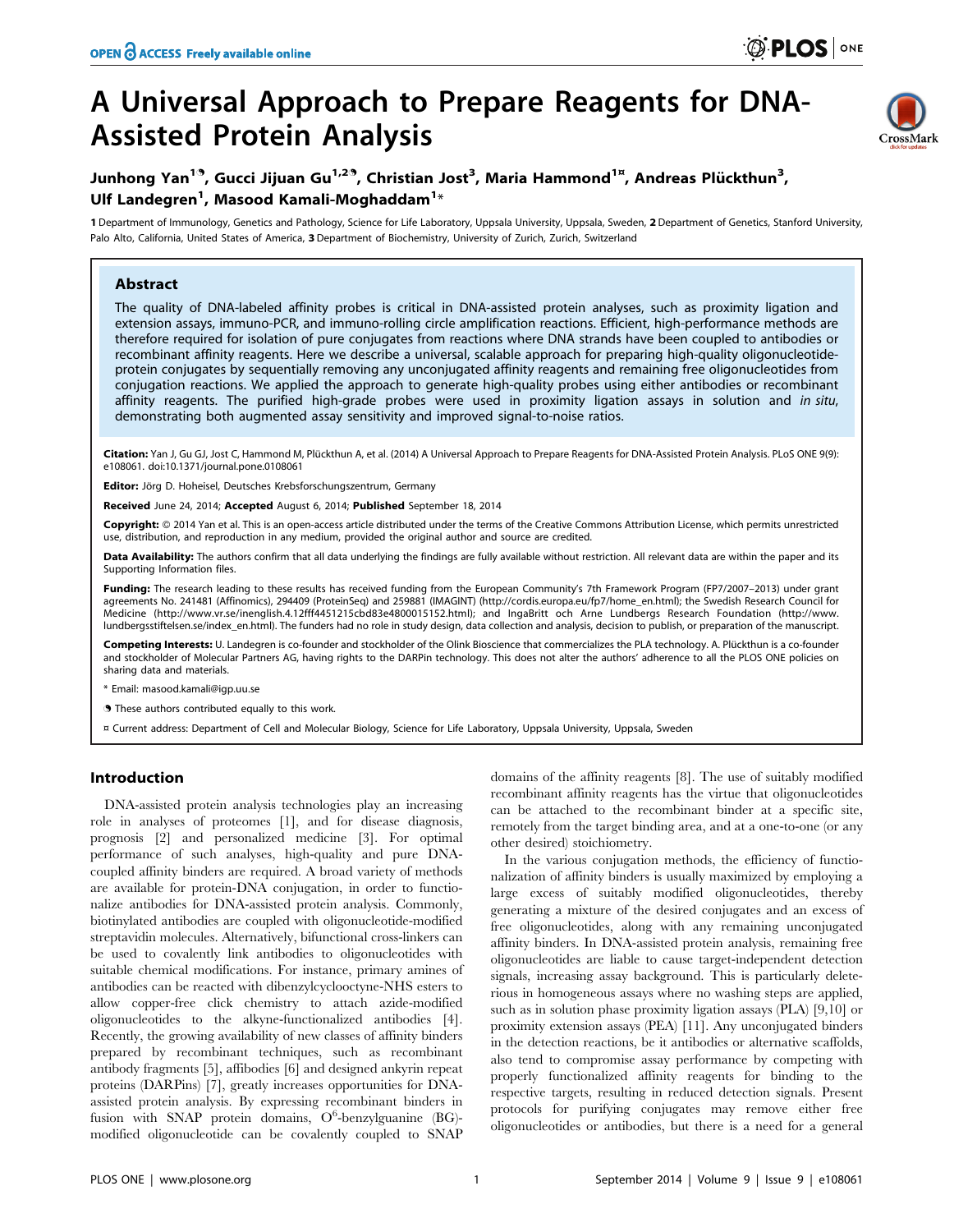and convenient procedure to avoid both contaminating species in one simple procedure [12].

We present in this study a general and efficient approach for purification of high-quality DNA-coupled affinity binders from free oligonucleotides and remaining unconjugated natural antibodies or alternative binding scaffolds. Alkyne-modified antibodies and azide-modified oligonucleotides were conjugated by click chemistry, and recombinant DARPin affinity reagents were coupled with BG-activated oligonucleotides via SNAP domains. The conjugation reaction mixtures were subjected to solid-phase purification, where unconjugated binders and excess oligonucleotides were removed in two sequential steps. The purified DNAlabeled affinity reagents were then used in solution phase and in situ PLA to validate the effect of the conjugation and purification protocol on sensitivity and signal-to-noise for the two assays.

# Materials and Methods

# Affinity binders, recombinant proteins and oligonucleotides

Goat anti-human IL8 (AF-208-NA) and recombinant human IL8 (208-IL-010) were purchased from RnD Systems. Anti-HER2 DARPins 9.01 and G3, in fusion with both an N-terminal RGS His-tag and a C-terminal SNAP domains, referred to as 9.01- SNAP and G3-SNAP, respectively, were expressed and prepared as described previously [13]. Oligonucleotides with suitable modifications (Table S1) were purchased from Integrated DNA Technology.

# Cell culture

The HER2-expressing human ovarian cancer cell line SK-OV-3 ((HTB-77; ATCC)) was grown in RPMI1640 medium, and the human fibroblast cell line BJhTERT was grown in Minimum Essential Medium (MEM). Both media were supplemented with 10% fetal bovine serum (FBS), 2 mM L-glutamine and 1% penicillin-streptomycin (all reagents from Sigma-Aldrich). The cells were cultured at 37 $\mathrm{^{\circ}C}$  in a humidified 5%  $\mathrm{CO}_{2}$  environment.

# Preparation of antibody-DNA conjugates

Ten  $\mu$ l of antibodies (2  $\mu$ g/ $\mu$ l reconstituted in PBS) were activated at room temperature (RT) for 30 min with a 20-fold molar excess of dibenzylcyclooctyne-NHS ester (DBCO-NHS ester, CLK-A102N, Jena Bioscience; 0.67 µl of a 4 mM solution of DBCO-NHS ester freshly dissolved in DMSO). The DBCO-



Figure 1. Schematic illustration of two-step purification of affinity binder-oligonucleotide conjugates. (a) Antibody-DNA conjugates illustrated here as an example. Conjugation of antibodies and oligonucleotides yields a mixture of desired conjugates, along with unconjugated antibodies and unconjugated oligonucleotides. (A) Biotinylated capture DNA oligonucleotides are hybridized to the oligonucleotides in the mixture. (B) Streptavidin-coated Sepharose beads are used to capture the biotinylated capture oligonucleotides, both in the form of conjugates and free oligonucleotides. (C) The unconjugated antibodies are removed by washes. (D) The MlyI enzyme is used to cleave the captured oligonucleotide hybrids, allowing both conjugates and oligonucleotides to be eluted from the solid support. (E) The eluate is then incubated either with protein G beads (for antibody-DNA conjugates) or with Dynabeads His tag (for DARPin-DNA conjugates), while free oligonucleotides are removed by washes. (F) Finally, purified conjugates are eluted from the solid support. (b) Illustration of hybridization of Arm1\_long and Arm1 Capture, and the subsequent MlyI cleavage.

doi:10.1371/journal.pone.0108061.g001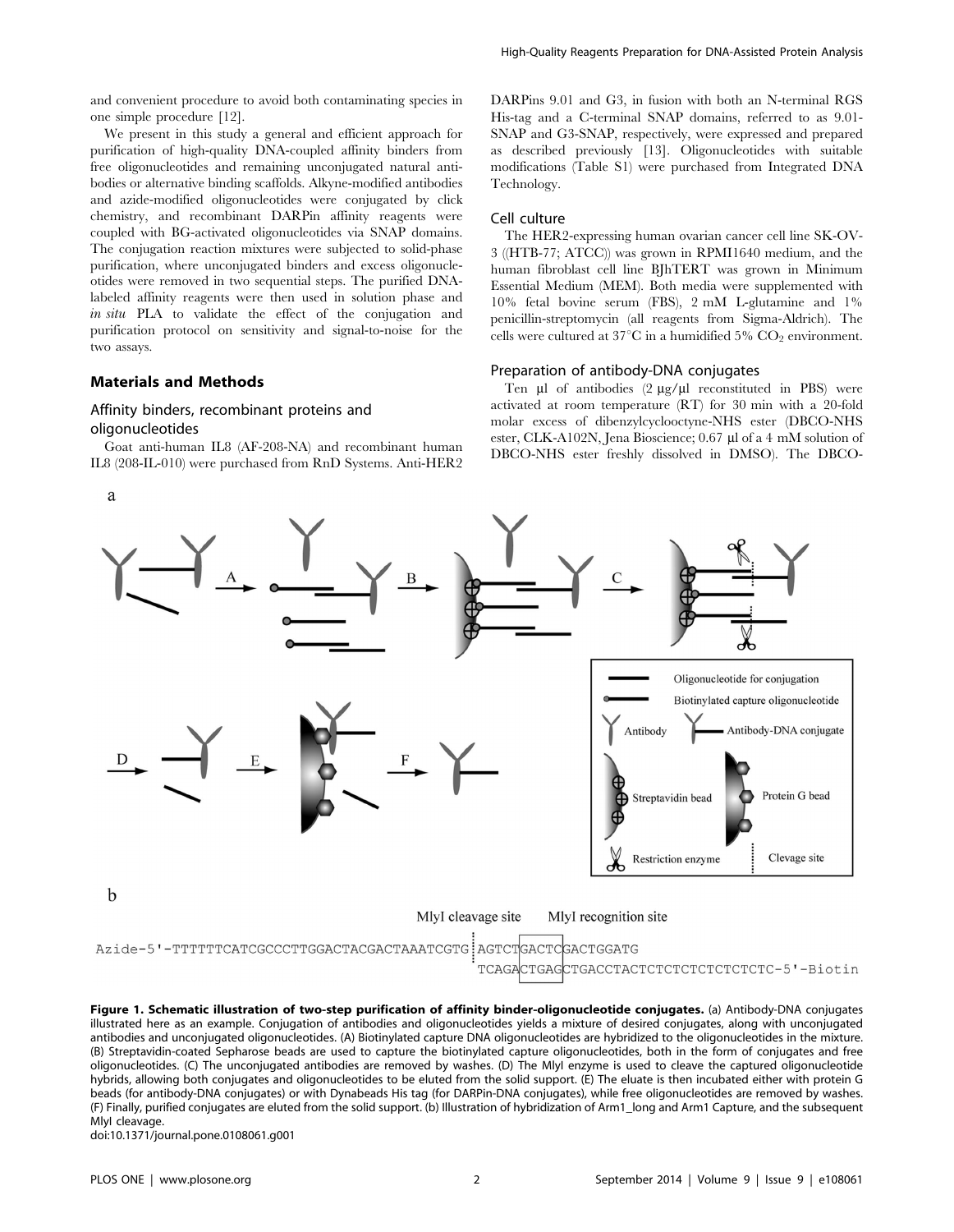

Figure 2. Gel electrophoresis of samples undergoing two-step purification. (a) Polyacrylamide gel of samples from purification of antibody-DNA conjugates and controls. Lane 1: PageRuler protein ladder (10–170 kDa, Thermo Scientific), Lane 2: 50 bp DNA ladder (Thermo Scientific), Lane 3: Arm1\_long oligonucleotides (54 bp), Lane 4: Arm1 oligonucleotides (35 bp), Lane 5: anti-IL8 antibodies, Lane 6: conjugation reaction mixture of anti-IL8 and Arm1\_long, Lane 7: conjugation reaction mixture of anti-IL8 and Arm1, Lane 8: eluate of captured sample of lane 6 after MlyI cleavage, Lane 9: anti-IL8 conjugates after two-step purification. The gel was stained with PlusOne DNA Silver Staining Kit. (b) Polyacrylamide gel of samples from purification of DARPin-DNA conjugates and controls. Lane 1: PageRuler protein ladder, Lane 2: 50 bp DNA ladder, Lane 3: S3block\_long oligonucleotides (51 bp), Lane 4: S3block oligonucleotides (29 bp), Lane 5: G3-SNAP (34.5 kDa), Lane 6: conjugation reaction mixture of G3-SNAP and S3block\_long, Lane 7: conjugation reaction mixture of G3-SNAP and S3block, Lane 8: eluate of sample of lane 6 after MlyI cleavage, Lane 9: G3-SNAP conjugates after the two-step purification. Relevant protein and DNA sizes are indicated. The gel was stained with Silver Stain for Mass Spectrometry kit.

doi:10.1371/journal.pone.0108061.g002

activated antibodies were purified over a Zeba spin desalting column (7K MWCO, Thermo Scientific) to remove unreacted DBCO-NHS ester. After purification, the activated antibodies were mixed with a 4-fold molar excess of the azide modified oligonucleotides (Arm1\_long, Arm2\_long, Arm1, or Arm2, Table S1) and incubated overnight at  $4^{\circ}C$ .

#### Preparation of DARPin-DNA conjugates

Thirty  $\mu$ l of 200  $\mu$ M 5'-aminohexyl modified oligonucleotides (S3primer\_long, S3block\_long, S3primer and S3block, Table S1) were incubated for 2 h at  $37^{\circ}$ C with a 30-fold molar excess of an amino-reactive bifunctional cross-linker to functionalize the oligonucleotides with a benzylguanine (BG) moiety (BG-GLA-NHS (S9151S, NEB); 18 µl of a 10 mM solution BG-GLA-NHS freshly dissolved in DMSO). Excess BG-GLA-NHS was removed by separation through two 7K MWCO Zeba spin desalting columns, and the purified BG-modified oligonucleotides were collected. The DARPins 9.01-SNAP and G3-SNAP were reduced to activate the cysteine residue within the SNAP domain in 20 mM DTT for 1 h at  $37^{\circ}$ C, separately. The reduced DARPins were then mixed with a 3-fold molar excess of the purified BGmodified oligonucleotides, and incubated for 1 h at  $37^{\circ}$ C.

#### Two-step purification of conjugates

To remove unconjugated protein, biotinylated capture oligonucleotides were added at a 2-fold molar excess over the partially complementary conjugation oligonucleotides (Arm1Capture for Arm1\_long, Arm2Capture for Arm2\_long or S3Capture for both S3primer long and S3block long) to the respective antibody- or DARPin-oligonucleotide conjugates, followed by incubation for 30 min at RT. The solution was then incubated for 30 min at RT with Streptavidin Sepharose High Performance (17-5113-01, GE Healthcare) using 150 nmol biotinylated capture oligonucleotides per milligram beads. After two washes with PBST (PBS containing 0.05% Tween 20) to remove unconjugated protein, 50  $\mu$ l of enzymatic elution solution  $(1 \times \text{NEB})$  buffer 4, 1 mg/ml BSA, and 1 U/ml of the restriction enzyme MlyI (R0610S, NEB)) was added to the streptavidin Sepharose and incubated overnight at  $37^{\circ}$ C.

Next, for antibody-DNA conjugates, the supernatant from the MlyI cleavage was incubated with Dynabeads Protein G (10004D, Life Technologies) for 1 h at RT, followed by two washes with PBST to remove unconjugated oligonucleotides. The antibody-DNA conjugates were then eluted by incubating with 50 mM glycine-HCl (pH 2.5) for 5 min at RT and the eluate was immediately adjusted to pH 7 with Tris buffer (pH 8.2).

For DARPin-DNA conjugates, the supernatant from the MlyI cleavage was incubated in phosphate buffer (0.1 M phosphate, 0.5 M NaCl and 0.05% Tween 20, pH 8.3) with Dynabeads<sup>®</sup> His-Tag Isolation and Pulldown (10103D, Life Technologies) for 1 h at RT. The DARPin-DNA conjugates were washed three times in PBS to remove unconjugated oligonucleotides, and then eluted with 0.1 M imidazole in PBS for 5 min at RT.

The conjugates were quantified using the Quant-it protein assay kit (Q33210, Life Technologies), and analyzed by electrophoresis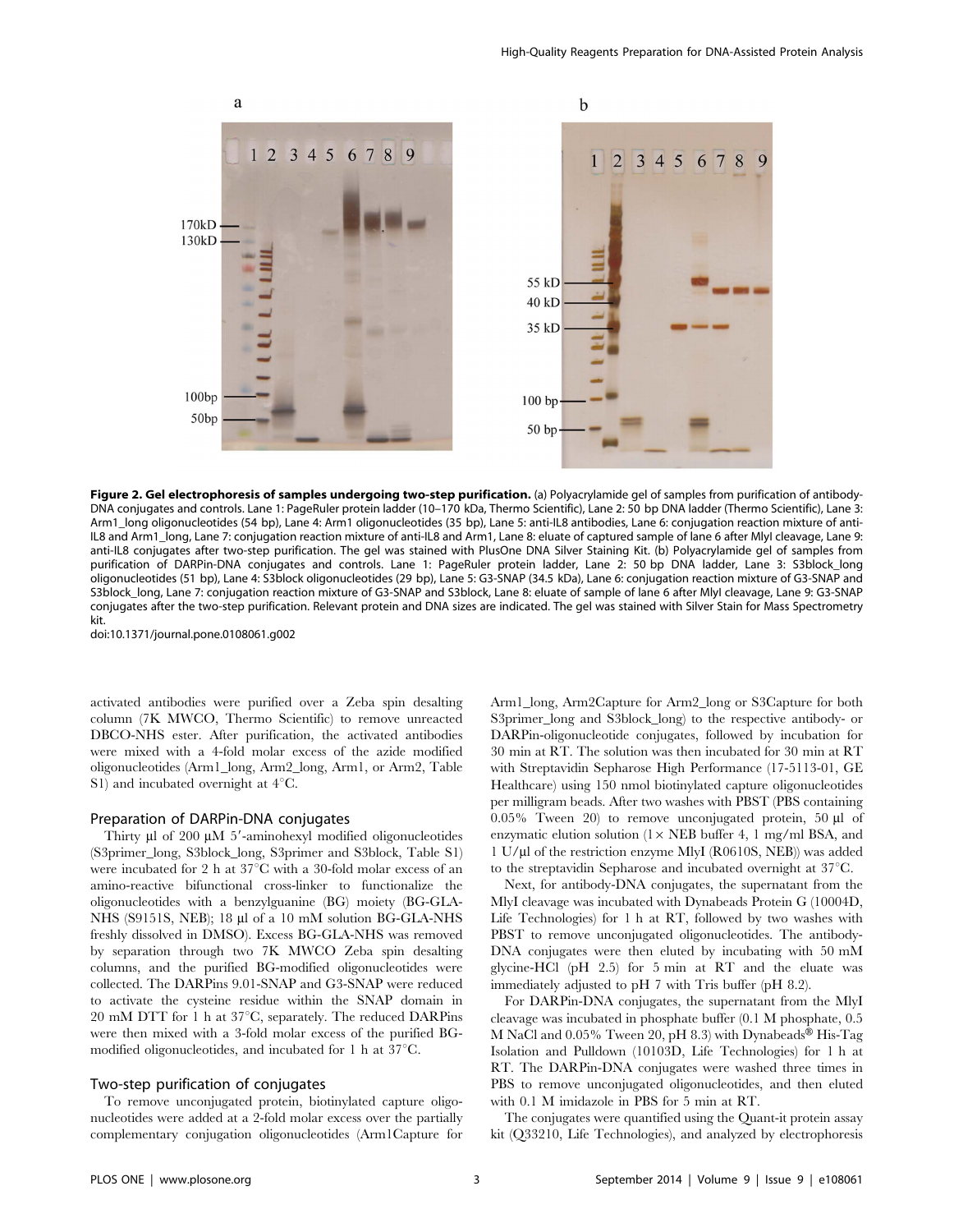| Table 1. Summary of solution phase PLA for detection of IL8 proteins in PLA buffer or in 10% or 50% chicken serum. |                   |        |          |                      |                       |
|--------------------------------------------------------------------------------------------------------------------|-------------------|--------|----------|----------------------|-----------------------|
| <b>Probes</b>                                                                                                      | <b>Matrices</b>   | $R^2$  | LOD (pM) | <b>Background Ct</b> | <b>Background CV%</b> |
| <b>Unpurified</b>                                                                                                  | <b>Buffer</b>     | 0.9773 | 0.97     | 31.39                | 14.1%                 |
| Purified                                                                                                           | <b>Buffer</b>     | 0.9999 | 0.06     | 35.43                | 9.0%                  |
| Purified                                                                                                           | 10% Chicken serum | 0.9969 | 0.26     | 34.87                | 13.7%                 |
| Purified                                                                                                           | 50% Chicken serum | 0.9921 | 0.17     | 34.62                | 19.5%                 |

 $R^2$  is the correlation coefficient of the fitting curve from 100 pM to 0.16 pM. Background Ct equals the average Ct from quadruplicates of sample in reactions with no spiked IL8. Background CV% is the coefficient of variation calculated from the background Ct values for all quadruplicates. doi:10.1371/journal.pone.0108061.t001

in GeneGel Excel 12.5/24 Kit (17-6000-14, GE Healthcare) at a current of 25 mA for 70 min. The gels were stained with either PlusOne DNA Silver Staining Kit (12-1150-01, GE Healthcare) or Pierce Silver Stain for Mass Spectrometry kit (24600, Thermo Scientific). After quantification and gel analysis the conjugates were supplemented with 0.1% BSA and 0.05% NaN<sub>3</sub> and stored at  $4^{\circ}$ C.



Figure 3. Solution phase PLA for detection of recombinant human IL8. (a) Detection of IL8 in PLA buffer with 60 pM pure anti-IL8 DNA conjugates (diamonds) and 60 pM unpurified anti-IL8 DNA conjugates (squares). (b) Detection of IL8 in PLA buffer (diamonds), 10% chicken serum (squares) and 50% chicken serum (triangles) using 60 pM pure anti-IL8 DNA conjugates. (c) Different amounts of unconjugated anti-IL8 (at a final concentration from 480 pM to 0 pM) were spiked in 60 pM of pure anti-IL8 conjugates. This series of mixes of probes were used in samples with either 10 pM or 0 pM IL8 in PLA buffer. (d) Different amounts of unconjugated oligonucleotides (Arm1 and Arm2 at a final concentration from 120 pM to 0 pM) were spiked in 60 pM of pure anti-IL8 conjugates. The probe mixes were employed in samples with 100 pM or 0 pM IL8 in PLA buffer. Error bars (a and b) indicate standard deviation from quadruplicate reactions and error bars (c and d) indicate standard deviation from duplicate reactions. doi:10.1371/journal.pone.0108061.g003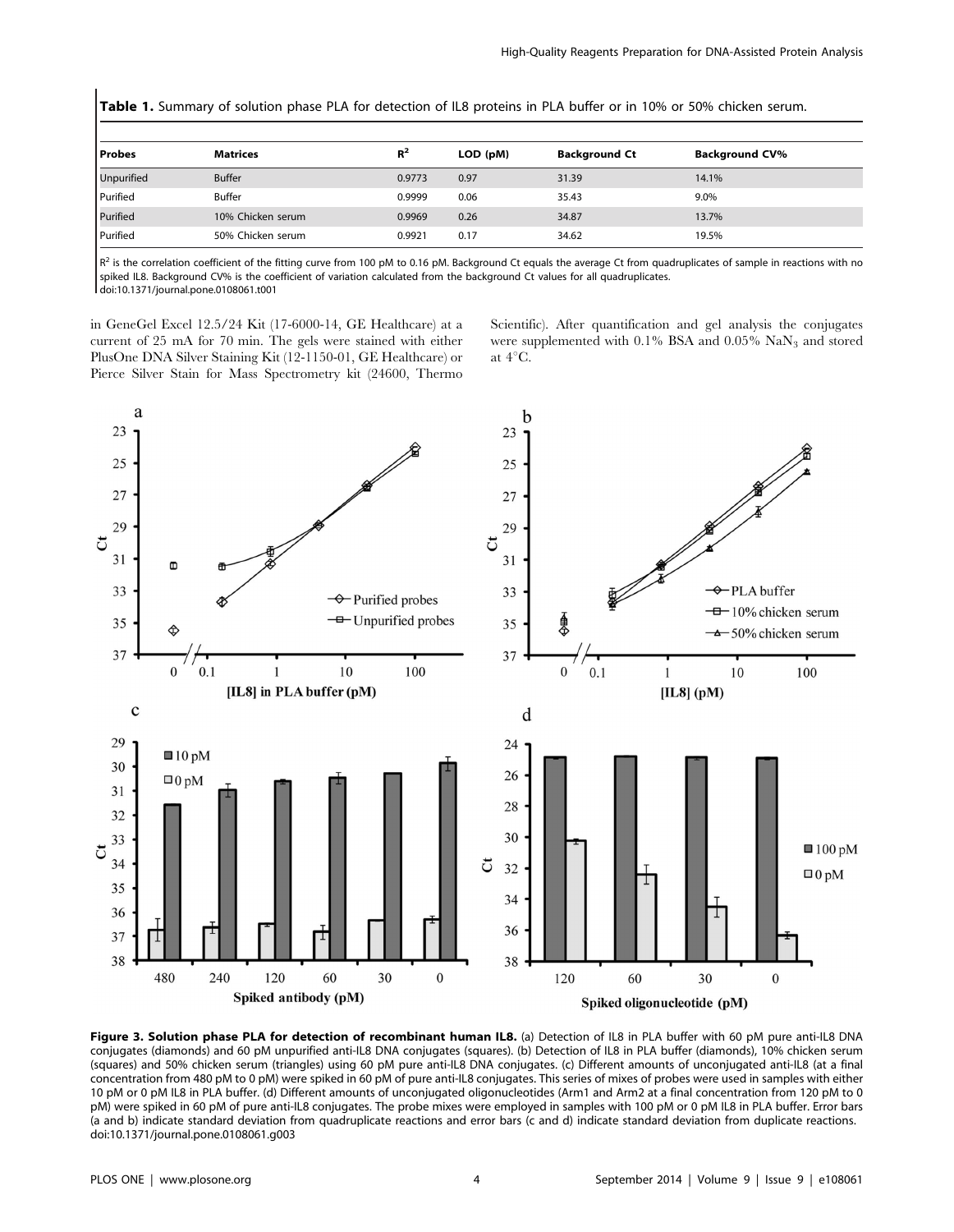

Figure 4. Detection of HER2 proteins using immuno-RCA and in situ PLA in fixed cells. (a) 5 nM pure G3-SNAP conjugates and 5 nM unpurified G3-SNAP conjugates were separately used in immune-RCA to detect HER2 proteins in HER2-positive (SK-OV-3) or -negative (BJhTERT) cells. Red dots represent RCA products arising from immuno-RCA reactions detected with fluorescence labeled complementary oligonucleotides. The numbers of RCA products per cell from those images are shown in bar charts (b). (c) Boxplots present the numbers of RCA products per cell when mixes of pure G3-SNAP conjugates (5 nM) and different amounts of unconjugated G3-SNAP (from 0 nM to 320 nM) were used to detect HER2 proteins via immuno-RCA in SK-OV-3 cells. (d) Boxplots reflect the number of RCA products per cell after in situ PLA for detection of HER2 protein in SK-OV-3 cells, probed with pure probe conjugates (20 nM G3-SNAP conjugates and 20 nM 9.01-SNAP conjugates), mixed with different amounts of unconjugated DARPin binders (G3-SNAP and 9.03-SNAP at concentrations of 0 nM or 20 nM). The cell nuclei were counterstained with DAPI (blue). doi:10.1371/journal.pone.0108061.g004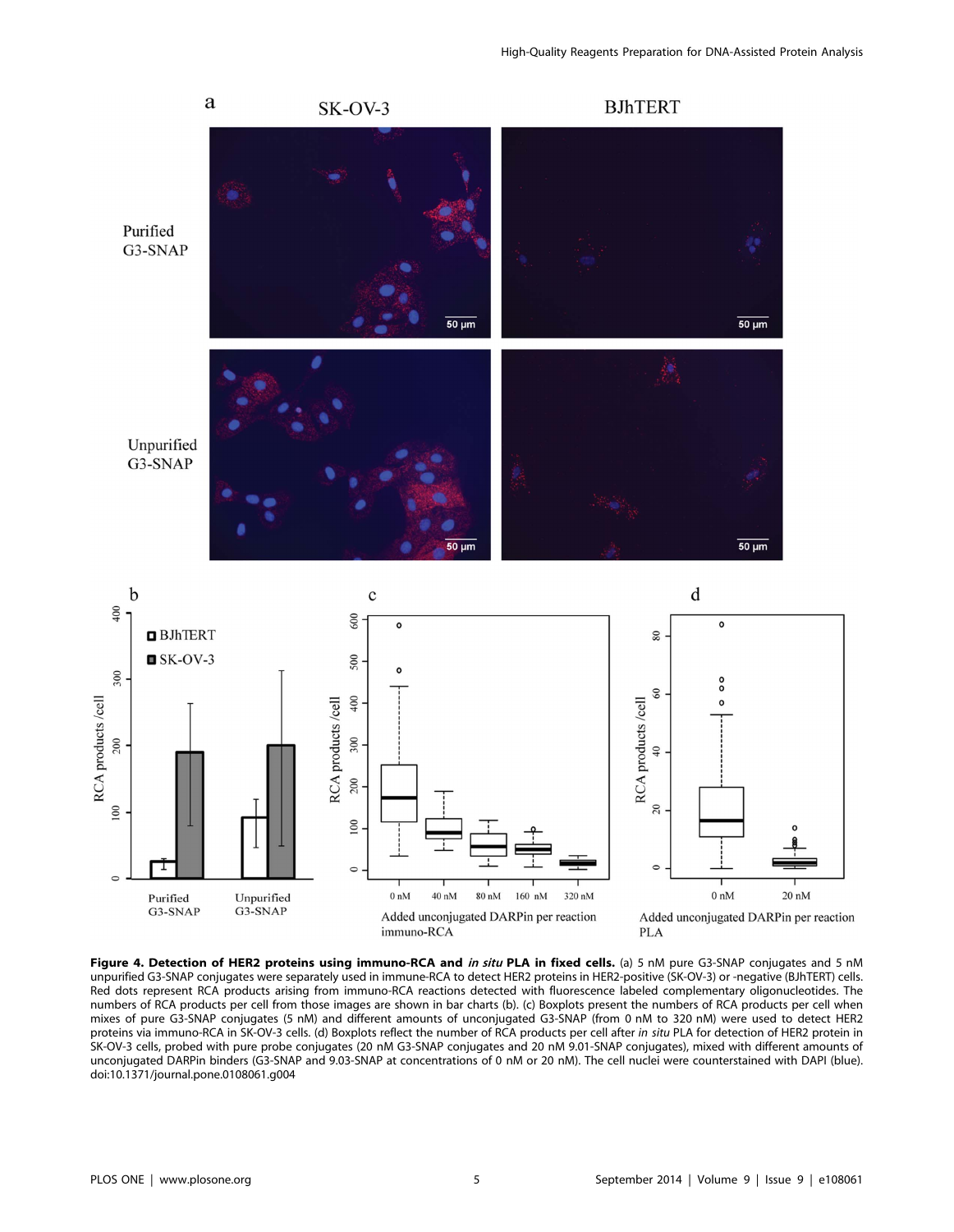#### Solution phase PLA

Recombinant human IL8 was serially diluted in PLA buffer (1 mM D-biotin (Life Technologies), 0.1% BSA (Sigma-Aldrich), 0.05% Tween 20, 100 nM goat IgG (Sigma-Aldrich), 0.1  $\mu$ g/ $\mu$ l salmon sperm DNA (Life Technologies), 5 mM EDTA in PBS), or in either 10% or 50% chicken serum prepared in PLA buffer. Individual dilution series included a negative control with no spiked antigen. Two  $\mu$ l of each sample were mixed with 2  $\mu$ l of 60 pM PLA probes (either purified anti-IL8-Arm1\_long and anti-IL8- Arm2\_long conjugates, unpurified anti-IL8-Arm1 and anti-IL8- Arm2 conjugates, or a pair of purified conjugates with spiked-in anti-IL8 or Arm1 and Arm2, respectively) and incubated for 1.5 h at RT. After incubation, 1 µl of the mixture was transferred to 25 µl ligation and quantitative PCR mixture  $(1 \times PCR)$  buffer (Quanta Biosciences), 2.5 mM MgCl<sub>2</sub> (Quanta Biosciences),  $0.5 \times$ Sybr Green I (Life Technologies), 0.1  $\mu$ M BioFwd primer, 0.1  $\mu$ M BioRev primer, 0.025 µM BioSplint, 0.08 mM ATP (Thermo Scientific), 0.2 mM dNTPs (with dUTP) (Thermo Scientific), 0.03 U/ml AccuStart Taq DNA polymerase (Quanta Biosciences), 0.01 U/ $\mu$ l T4 DNA ligase (Thermo Scientific) and 0.002 U/ $\mu$ l Uracil N-glycosylase (Thermo Scientific)). Quantitative PCR was performed in an MX3005 cycler (Stratagene) with an initial incubation at  $95^{\circ}$ C for 2 min, followed by 40 cycles of  $95^{\circ}$ C for 15 sec and  $60^{\circ}$ C for 1 min.

#### Readout and data analysis of solution phase PLA

The results of solution phase PLA with real-time PCR readout were recorded using the MxPro software (Stratagene) and the cycle of threshold (Ct) was exported to Excel 2007 (Microsoft). The plots of data were either prepared in Excel 2007 (Microsoft) or using the statistical computing environment ''R'' (Bell Laboratories). The LOD was defined as the concentration of protein corresponding to a Ct value two standard deviations above the average assay background. The amplification template numbers N were calculated from Ct values using  $N = 2^{40-Ct}$ , assuming that the Ct value for one molecule of template was 40. Coefficients of variation (CV) were calculated as  $CV\% = StDev \t(N)/mean$  $(N) \times 100\%$ , where StDev and mean is the standard deviation and mean of quadruplicates of each sample.

#### In situ PLA and immuno-RCA

Ten thousand SK-OV-3 cells were seeded per well on Lab-Tek Chamber Slides (154534, Thermo Scientific), and cultivated overnight. Cells were fixed with 3.7% paraformaldehyde for 30 min and permeabilized in PBS containing 0.1% Triton X-100 for 15 min. To block unspecific binding of the probes  $1 \times$  blocking buffer (Olink Bioscience) was added to the cells and incubated for 1 h at  $37^{\circ}$ C. The blocking buffer was replaced by 40 µl of the purified and unpurified probes (20 nM of each purified 9.01- SNAP-S3primer\_long and G3-SNAP-S3block\_long conjugates for PLA; 5 nM of purified G3-SNAP-S3block\_long conjugates and unpurified G3-SNAP-S3block conjugates for immuno rolling circle amplification (RCA)), diluted in the diluent buffer (Olink Bioscience). The probes solution was incubated with the cells for 1.5 h at  $37^{\circ}$ C, followed by two washes with washing buffer (DUO82049, Olink Bioscience). In situ PLA detection was then completed using the Duolink in situ detection kit Orange (excitation 554 nm/emission 576 nm, DUO92007, Olink Bioscience). For immuno-RCA the incubation with G3-SNAP conjugates was followed, after two washes, by a step where a 40 ml ligation mix (40 mM Tris-HCl, 10 mM  $MgCl<sub>2</sub>$ , 0.1 mM ATP, 100 nM S3 padlock oligonucleotide and  $0.02$  U/ $\mu$ l T4 DNA ligase (Thermo Scientific)) was added for a 30 min incubation at  $37^{\circ}$ C. After ligation and two washes, 40  $\mu$ l amplification and detection mix (Duolink in situ detection kit Orange, DUO92007, Olink Bioscience) was applied to complete the immuno-RCA detection. Next, all slides were incubated with 1.25 mg/ml Hoechst 33342 (Life Technologies) for 20 min at RT to counterstain cell nuclei. The slides were then washed twice for 10 min in  $1 \times$  buffer B (DUO82049, Olink Bioscience), followed by a 1 min wash step in  $0.01 \times$  buffer B and mounting with Vectashield (H-1000, Vector Labs). In parallel, the cells on slides were analyzed with in situ PLA using 20 nM of pure G3-SNAP and 9.01-SNAP probes spiked with 20 nM of unconjugated G3- SNAP and 9.01-SNAP. The cells were also detected with immuno-RCA using 5 nM of G3-SNAP probe spiked with unconjugated G3-SNAP at different concentrations (40, 80, 160 or 320 nM).

#### Imaging and data analysis

Cell images were acquired using an Axioplan 2 epifluorescence microscope (Zeiss), equipped with a 100 W mercury lamp, a cooled CCD camera (AxioCam HRm, Zeiss), a computercontrolled filter wheel with excitation and emission filters for visualization of DAPI (excitation 350 nm/emission 470 nm) and Cy3 (excitation 550 nm/emission 570 nm), and a  $20 \times$  objective (Plan-Apochromat 440640-9903, Zeiss). Images were collected as compilations of Z-stacks and processed with AxioVision software (version 4.8, Zeiss). Image analysis and quantification of RCA products were conducted with the Duolink Image Tool (DUO90806, Olink Biosciences).

#### Results and Discussion

The general approach to prepare high-grade DNA-labeled affinity binders is schematically illustrated in Figure 1, exemplified with the preparation of antibody-oligonucleotide conjugates. First, the conjugation was performed in solution by mixing DBCOmodified antibodies with a 4-fold molar excess of azide-modified oligonucleotides. After incubation, the resulting mix containing antibody-DNA conjugates and remaining free antibodies and oligonucleotides, was incubated with biotinylated capture oligonucleotides at 2-fold molar excess over conjugation oligonucleotides, and the products were immobilized on streptavidin-coated Sepharose beads. After washes to remove unconjugated antibodies, the captured antibody-DNA conjugates along with unconjugated oligonucleotides were both released by enzymatic cleavage using the restriction enzyme MlyI that cleaves at the border of the complementary region between the capture and conjugate oligonucleotides (Fig. 1b) to release single-stranded DNA-coupled conjugates. The eluate was then captured on protein G beads and washes were conducted to remove any free oligonucleotides having no antibodies attached. Finally, purified conjugates were eluted from the protein G beads by lowering the pH.

In order to monitor the purification and MlyI cleavage steps, the antibodies were also conjugated separately to two shorter oligonucleotides (Arm1 and Arm2) corresponding precisely to the cleaved form. When these conjugates with shorter oligonucleotides were electrophoresed, they resulted in bands of identical molecular weight as the conjugates released by restriction digestion.

The conjugation reaction mixtures, the eluates after enzymatic cleavage, and the purified conjugates were all analyzed by polyacrylamide gel electrophoresis and visualized with silver staining (Figure 2a). The conjugation reaction mixtures (lanes 6 and 7) resulted in a smear of bands similar to and larger than unconjugated antibodies (around 150 kDa, lane 5) and bands at the bottom of the gel corresponding to sizes of unconjugated DNA oligonucleotides (lane 3 and 4). After MlyI cleavage and elution, the cleaved excess oligonucleotides in the eluate from antibodies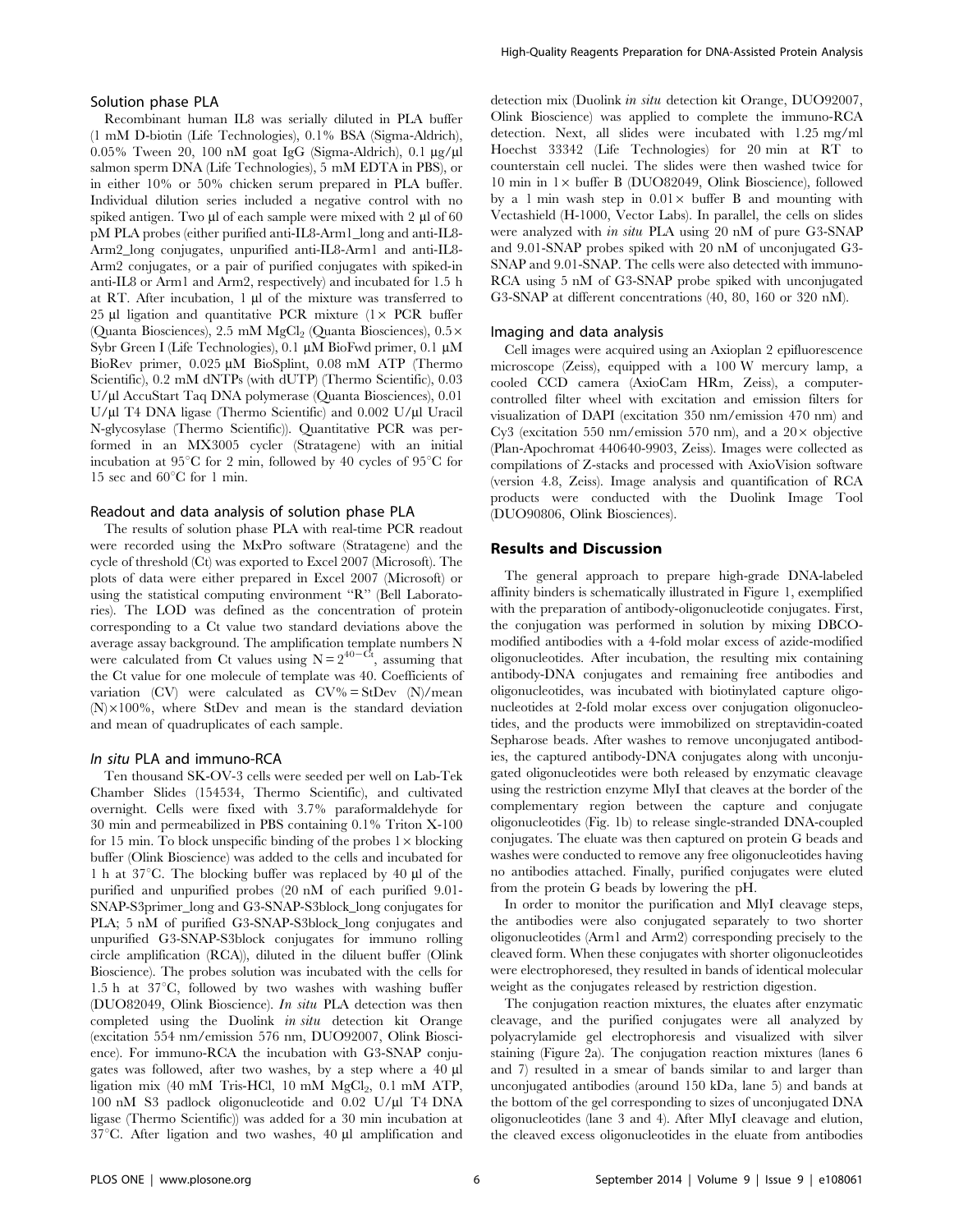conjugated to Arm1\_long (lane 8) migrated similarly to Arm1 (lane 4), which corresponds to the length of the cleaved products. This indicates that the MlyI cleavage works efficiently on the solid support. Under the native conditions that the samples were electrophoresed, the migration of conjugated antibodies in lanes 8 and 9 (around 170 kDa or larger) was only slightly slower than that of unconjugated antibodies (around 150 kDa, lane 5). After the whole purification protocol (Fig. 1) the oligonucleotides observed in the reaction mixture at the bottom of lane 8 were completely removed, and pure antibody-DNA conjugates were obtained and visualized (lane 9). The yield for antibody conjugates after the two-step purification was approximately 20% of the starting antibody input.

To investigate if a variation of the purification method would also be suitable for recombinant affinity reagents, a procedure similar to the one described above was performed for DARPin-SNAP constructs (HER2-specific G3-SNAP and 9.01-SNAP) [14,15]. DARPins were expressed in fusion with a His-tag and a SNAP protein domain, allowing the convenient conjugation and purification of the DARPins. After reduction, the reactive cysteine residue within the SNAP domain readily reacts with benzylguanine (BG) to generate a covalent bond while releasing a guanine group [8]. The DARPin-SNAP constructs were first reduced with DTT and then reacted with BG-modified oligonucleotides to form DARPin-SNAP-DNA conjugates in solution [13]. To remove any remaining unconjugated protein, DARPin-SNAP-DNA conjugates were immobilized by hybridization to biotinylated oligonucleotides bound to streptavidin-coated Sepharose beads, in a manner similar to that used for the purification of antibody-DNA conjugates, and unconjugated DARPins were washed away. After restriction digestion with MlyI, the conjugated protein was bound to cobalt-chelating Dynabeads for his-tag isolation, and excess free oligonucleotides were then removed by washing. The pure DARPin-SNAP conjugates were finally eluted in a yield of around 60% out of the starting material.

To monitor the purification, the unpurified G3-SNAP conjugation reaction mixtures, eluates after enzymatic digestion, and the pure G3-SNAP conjugates were subjected to electrophoresis (as described above) and visualized with protein silver staining (Figure 2b). G3-SNAP conjugates with S3 block\_long oligonucleotides (approximately 55 kDa, lane 6) and S3 block oligonucleotides (approximately 50 kDa, lane 7) showed intense bands at positions expected for the conjugates, in comparison to the unconjugated G3-SNAP (35 kDa, lane 5). Despite the use of a three-fold molar excess of oligonucleotides in the conjugation reaction, some remaining unconjugated G3-SNAP was nonetheless seen in the conjugation reaction mixture of G3-SNAP and S3 block\_long (Fig. 2b, lane 6) and of G3-SNAP and S3 block (Fig. 2b, lane 7). The excess of oligonucleotides was also observed at the bottom of the gel (lane 6 and lane 7). After MlyI digestion, the eluate (lane 8) was visualized as two bands, corresponding to the conjugate and excess free S3 block oligonucleotides (which had been cleaved from excess S3 block\_long). This demonstrated reliable cleavage by the MlyI restriction enzyme and efficient removal of unconjugated G3-SNAP. Finally, as a result of the twostep purification, a single, clean band of pure G3-SNAP-DNA conjugates was seen (lane 9), confirming that both free oligonucleotides and unconjugated G3-SNAP had been removed.

Homogenous – washing-independent – proximity ligation and extension reactions in solution have proven useful to analyze proteins in biofluids [9,11]. Solution phase PLA and PEA require 1 µl of sample, and detection depends on dual recognition by oligonucleotide-modified affinity reagents, followed by DNA amplification via quantitative PCR. By suitable design of the

DNA strands, it is possible to avoid detection signals from noncognate pairs of antibodies or affinity reagents, thus avoiding increasing problems with cross-reactivity upon multiplexing. Accordingly, assays are available for up to 96 proteins in the same reaction, with performance similar to that of individual assays [16,17]. Since the homogeneous proximity reactions (PLA and PEA) do not involve any washing steps, it is necessary to use high-quality probes where both unconjugated antibodies and free oligonucleotides have been removed, as they would otherwise be expected to compromise the performance of solution phase reactions.

To assess the effect of purifying the conjugates, we compared the performance of pure and unpurified conjugates (probes) in assays for detection of human interleukin 8 (IL8) protein using solution phase PLA. The reactions were performed in PLA buffer alone or with 10% or 50% chicken serum. The purified conjugates resulted in a limit of detection (LOD) of 0.06 pM, which represents an approximately 16-fold increased sensitivity of detection over the unpurified conjugates (0.97 pM) (Figure 3a, Table 1). In complex samples with 10% or 50% chicken serum, solution phase PLA probed with pure conjugates demonstrated robust and reproducible measurement of IL8 protein (Figure 3b, Table 1), and the chicken serum did not impair the LOD of the assay or its linear range compared to the corresponding assay in PLA buffer (Figure 3b).

Next, we sought to determine to what extent unconjugated antibodies or free oligonucleotides would interfere with the performance of PLA in solution. We assayed samples containing 10 pM IL8 in PLA buffer using purified conjugates to which different amounts of unconjugated antibodies specific for IL8 or unconjugated oligonucleotides (Arm1 and Arm2) had been added. Unconjugated antibodies at a concentration of 480 pM in assays using 60 pM conjugates caused a 2-fold decrease in detection signals (Figure 3c). This is in accordance with the expectation that unconjugated antibodies would compete with the PLA probes for binding to their cognate targets and thus reduce detection efficiency. Free oligonucleotides spiked at a final concentration of 30 pM into detection reactions with 100 pM IL8 increased assay background by approximately two Ct units (Figure 3d), indicating that free oligonucleotides in the reactions cause an increased assay background and lead to a decreased signal-to-noise ratio by around 4-fold at these concentrations.

We also investigated the effects of impure probes on in situ protein detection reactions. The purified DARPin-DNA conjugates were used alongside an unpurified DARPin-DNA conjugate in immuno-RCA to detect HER2 proteins in fixed SK-OV-3 cells abundantly expressing HER2 protein [18] and BJhTERT cells lacking the protein [19]. At a probe concentration of 5 nM the pure G3-SNAP conjugates resulted in a 3-fold lower background than the unpurified G3-SNAP conjugates in BJhTERT cells (Figure 4a and b). The increased background from unpurified probes in BJhTERT cells probably resulted from any free oligonucleotides that may resist washes. The signal-to-noise ratio, the number of RCA products in SK-OV-3 cells divided by those in BJhTERT cells, was lower in assays using unpurified probes compared to those using purified conjugates (Figure 4a and b). This is likely a consequence both of unconjugated affinity reagents (G3-SNAP) blocking target molecules and free oligonucleotides resistant to washes that may contribute to nonspecific signals. In order to assess the effect of free affinity reagents in these assays, G3-SNAP was added back to the purified G3-SNAP conjugates that were used both in immuno-RCA and in situ PLA. As shown in Figure 4c, the presence of 40 nM free G3-SNAP greatly reduced detection signals of HER2 proteins in SK-OV-3 cells. At